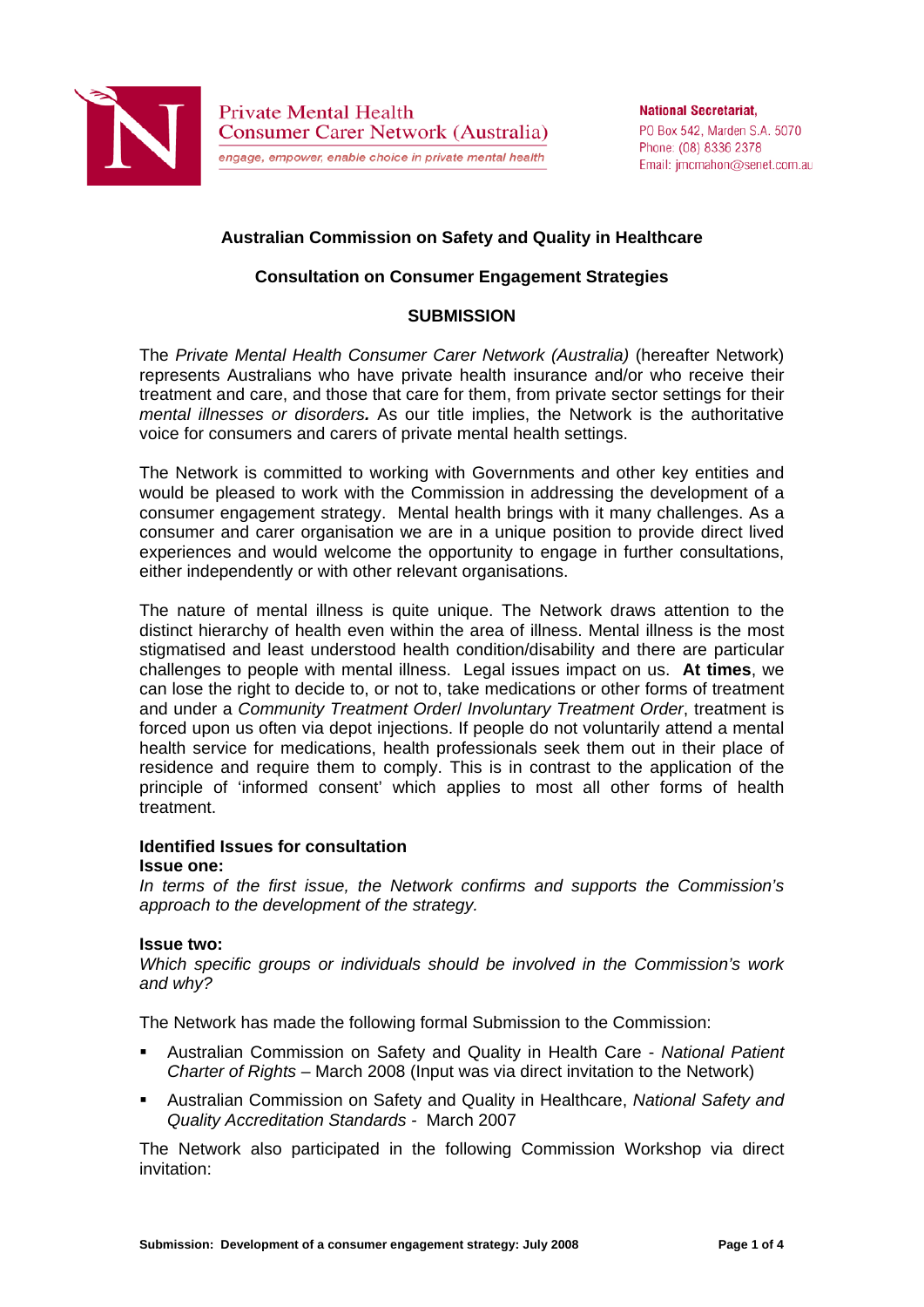**• the Australian Commission on Safety and Quality in Health Care National Forum** 2007 –*National Safety and Quality Accreditation Standards* November 2007

We have welcomed the direct involvement with the Commission in the past. In this regard we believe that as a peak national *mental health* consumer and carer peak body, we should have a more prominent role with the Commission into the future. We are in the unique position of being able to provide a *mental health* consumer and carer perspective into all the Commission's activities.

We also note the Consumers Health Forum (CHF) has a greater role with direct advices to the Commission. The Network believes that as mental health is our core business, we can bring unique perspectives that the CHF may struggle to represent and provide.

In terms of the Commission's approach outlined with the first part of the Background Paper, we note the following statements to develop the Strategy, and feel that we can strengthen the Network's call for a greater more direct involvement with the Commission by the following points:

 **The Commission is committed to involving consumers and patients in its work.** 

As we have noted above, we believe we are in a unique position to offer the perspectives of both consumers *and* carers, the mental health area and we seek greater involvement in the work of the Commission.

 **The Commission sees the experiences, knowledge, wisdom and perceptions of patients and consumers as essential to its work to improve safety and quality.** 

As a national and peak organisation specialising in the mental health area, the Network knows it can provide informed views, perspectives and experiences to the Commission.

 **The Commission acknowledges that a number of different methods of engagement will be required.** 

Again, the Network continues to have input via Submissions and workshop attendance but believes we can have a greater and more direct part to play.

 **The Commission acknowledges the long history of consumer engagement in health that has been driven by consumers and consumer organisations.** 

The Network draws attention to mental health which must be acknowledged as the most prominent area regarding consumer and carer participation. The foundation of this participation was firmly embedded within the 1992 National Mental Health Strategy and First Plan. We continue today within that Strategy with health ministers agreeing on 22 July, 2008 to the continuation of a Fourth Plan. An integral process within the Strategy saw the development of a number of key consumer organisations with the task of shaping the quality and safety of mental health services including policy, service delivery and evaluation within Australia. The Network is one of those organisations and in an excellent position to value add to the work of the Commission.

To summarise this issue, as a grass roots organisation with representation in all states in Australia, the Network firmly believes that it should be engaged more directly into the directions, work and activities of the Commission.

### **Issues 3, 4, and 5.**

*What aspects of the Commission's work are most important for consumer involvement?*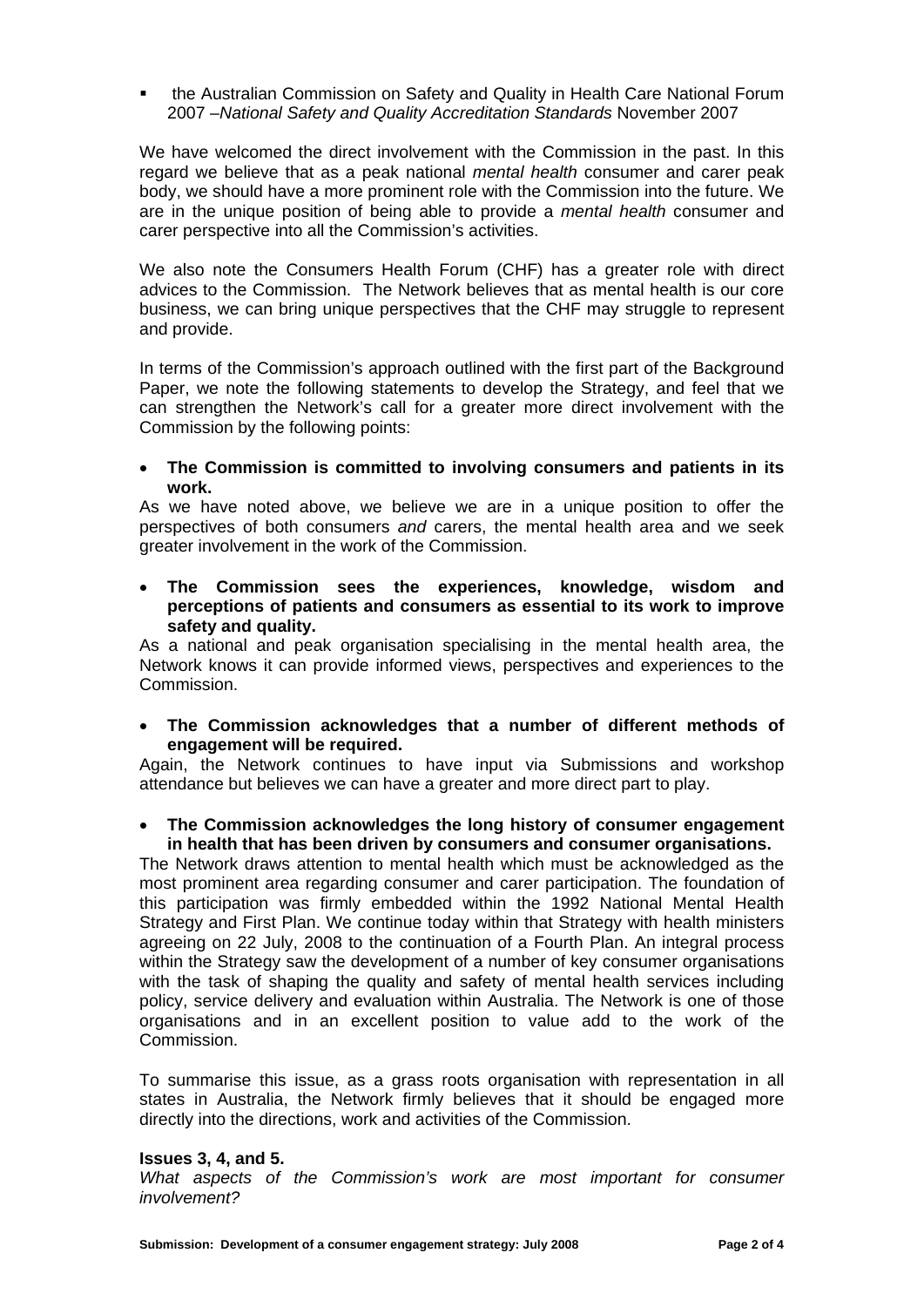The Network considers that the work of the commission in the areas below:

- Safety and quality
- Consumer AND carer rights
- Health standards
- Alignment with existing health/area specific standards
- **Accreditation**
- Education and training of accreditation surveyors
- Consumer and carer engagement, involvement and participation within ALL health organisations including the Commission
- Promotion of best practice in the safety and quality areas
- Monitoring role of safety and quality within Australian health

# *In what ways should consumers be involved in the Commission's work?*

The Network feels strongly that organisations such as ours should be very involved in the work of the Commission.

### *Preferred model(s)?*

- The Network should be a member of any Reference Group;
- The Network should be included as a partner in the activities of the Commission as is the CHF;
- The Network must be a member of any Expert Panel bringing the crucial mental health aspects to the Commission from a consumer AND carer perspective; and
- As happens now, the Network should continue to be the contact point for mental health perspectives.

### *Least preferred model(s)?*

We do not believe the appointment of one consumer to the Commission's staff could possibly fulfil the broad perspectives of all health consumers. This option must not be entertained by the Commission as it is likely to bring a significant backlash especially from health specific areas such as mental health. This would present a compromise to the Commission which could be avoided with the options outlined above.

We do support the continued consultation processes that currently obtain feedback. However this option only presents an opportunity to comment on **already defined** areas, discussion papers. This does not allow for the **direction** of key activities that could be undertaken by the Commission.

### **Issue 6, 7, and 8.**

*How could the Commission best support effective consumer involvement in its work?.*  The principles of effective consumer participation include:

- Involvement must first involve identification of a range of expert consumer organisations;
- Involvement must be acknowledged;
- Involvement must be actively sought;
- Involvement must be accurately costed;
- Involvement must be fully funded; and
- Involvement must be inclusive.

*Are there any barriers to effective consumer engagement by the Commission that would need to be overcome: and how?* 

- Insufficient support and funding. (overcome by: Involvement must be accurately costed and budgeted for);
- Lack of identification of key organisations that could value add to the work of the Commission. (overcome by: Ensuring all health specific sectors which have formal established consumer and carer organisations be identified);